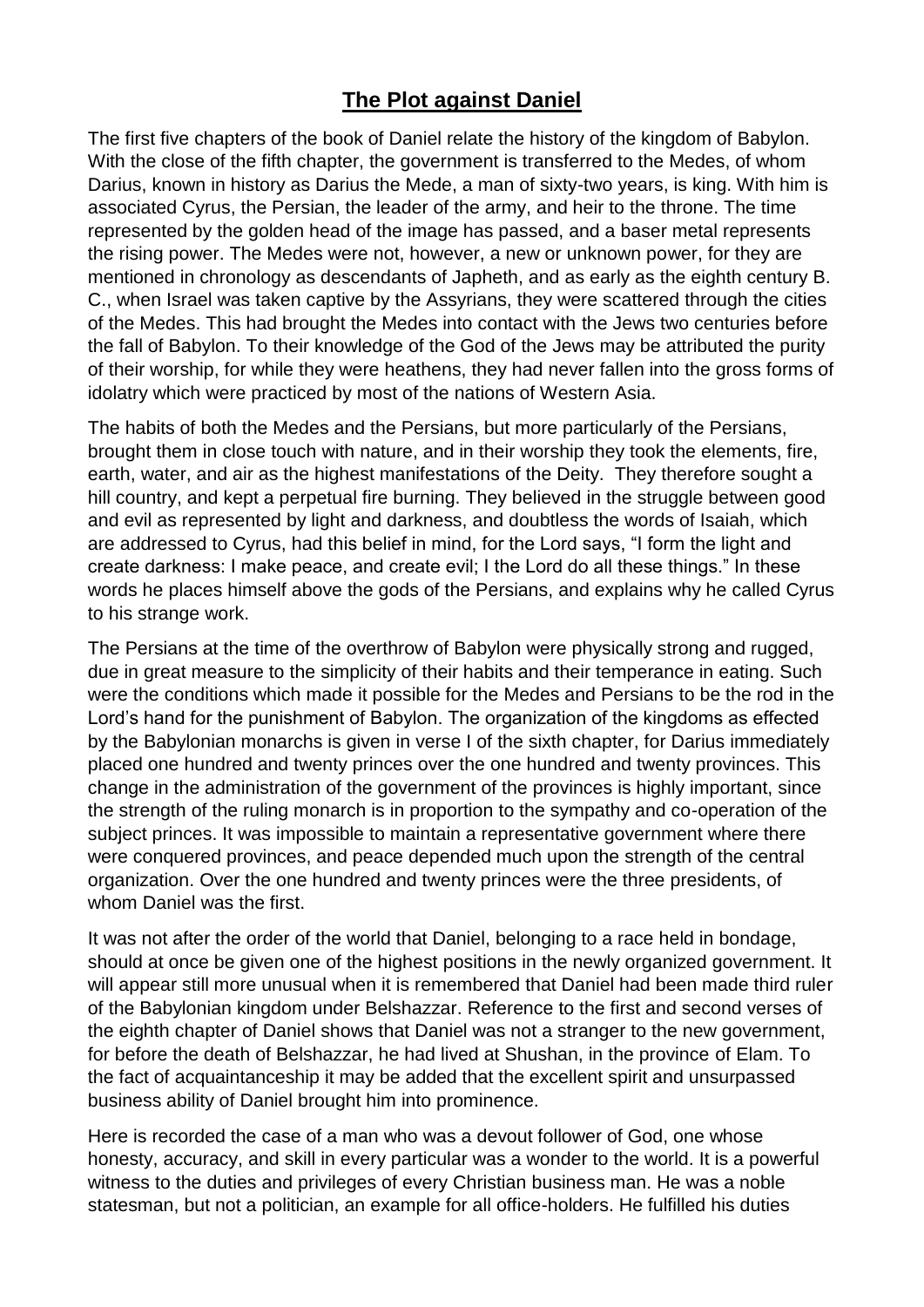under the Medes just as faithfully as under the Babylonians. He served the God of heaven, and not a man-made party. A business man does not necessarily have to be a sharp, policy man, but may be instructed by God at every step. When prime minister of Babylon, Daniel, as prophet of God, was receiving the light of heavenly inspiration. The usual type of a statesman, worldly, ambitious, scheming, is compared in the Scriptures to the grass of the field, and to the fading flower. The Lord is pleased to have men of intelligence in his work if they remain true to him. Through the grace of Christ, man may preserve the integrity of his character when surrounded by adverse circumstances. Daniel made God his strength, and was not forsaken in his time of greatest need. The very position which he occupied put Daniel to the severest test. As chairman or chief of the presidents over the princes, Daniel was obliged to deal with all the under-rulers of the empire. One by one they were obliged to render an account to him. This was that the king might receive no damage. The king, then, was in danger; not in danger of losing his life, but these officials were scheming politicians who were robbing the government in every possible way. If they had taxes to gather, they turned a large per cent to their own account. There was bribery, cheating, wire pulling, and buying of positions in the Babylonian government, as there is in the world to-day. Dishonesty was found everywhere.

Inspiration does not describe the iniquity in detail, but it does say, "The godly is perished out of the earth;...they hunt every man his brother with a net. That they may do evil with both hands earnestly, the prince asketh, and the judge asketh for a reward; and the great man, he uttereth his mischievous desire: so they wrap it up." The princes and men in power not only work mischievously, but they work with both hands earnestly. If details are wanted, study the governments of to-day. They are the off-shoots from that same root of Babylon, and by studying the iniquity of to-day, we can know the sins against which Daniel had to stand. Even in the best of earthly governments, hundreds of thousands of dollars are used annually in an unlawful manner. When \$3,500 is paid for a single vote, and the individual returns the money because he has an offer of \$3,700 from the other party; when a mayor of a city can afford to spend three or four times his salary to obtain an office, it must be known that money comes from some unlawful source.

Roman history, with its stories of trusts, monopolies, and corporations, its bribery in the senate and outside the senate, is the history of Babylon, for Rome was one of the governments which were built upon Babylonian principles. French history of the period of the Revolution repeats the story. The history of England, the continental countries, and the United States today repeat the same story. So in the current history may be read in detail what had to be met by the prime minister in the city of Babylon. The sixth chapter of Daniel is left on record to show how a man of God, when elevated to such a position, can remain uncontaminated. It shows that attitude which any man of God must assume toward popular vice and corruption, and more than that, it shows what treatment a man who is true to principle must expect to receive from the hands of those who are corrupt.

Because Daniel did guard the king's interests, Darius was about to set him over the whole realm. But the honesty of one man is like a thorn in the flesh of the unjust, and in their political meetings the princes and presidents sought to destroy the man who made accurate reports, and who was faultless in his dealings. "Render unto Cesar the things that are Cesar's," is a principle of divine government, and from this principle Daniel could not be swerved.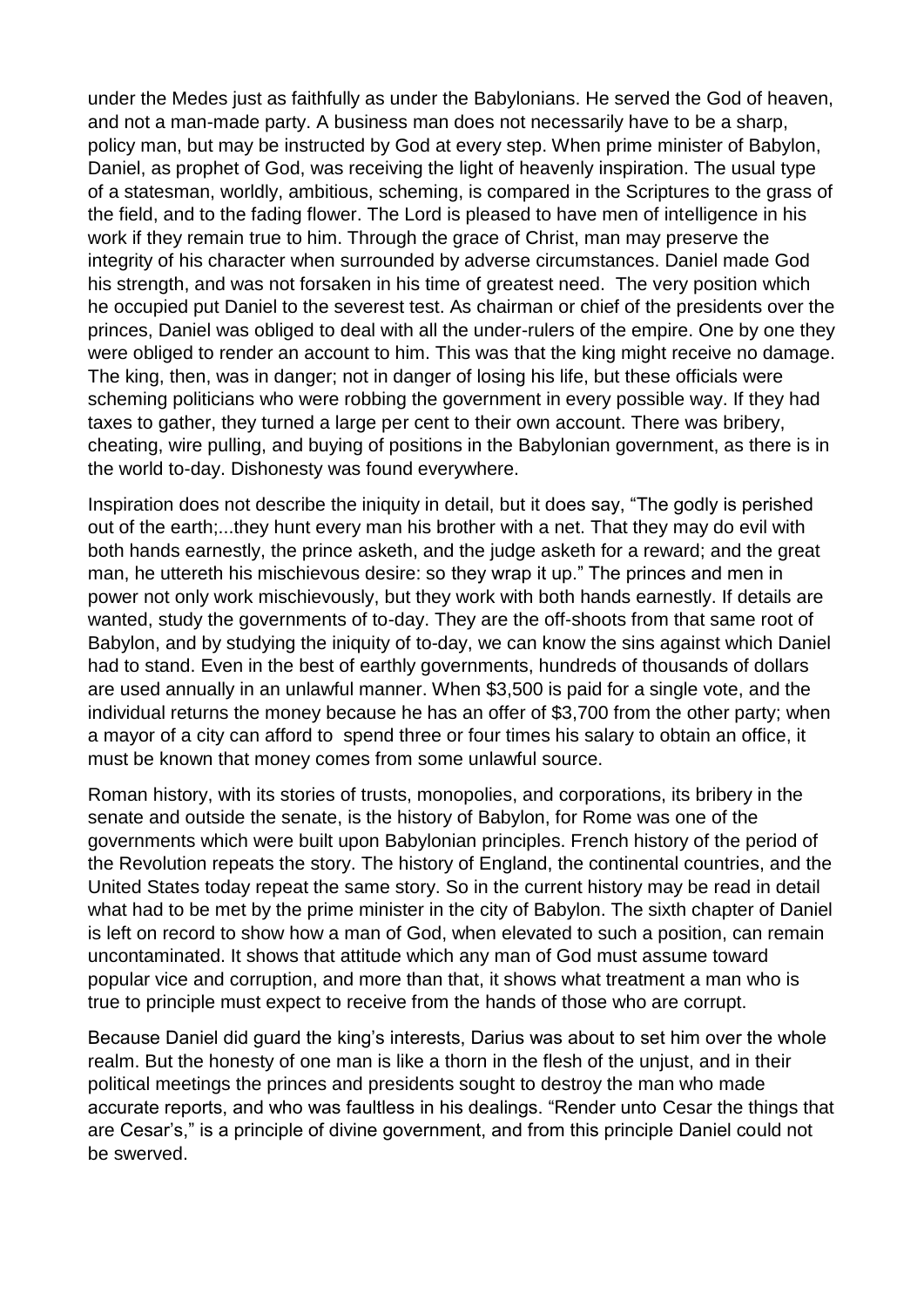One can imagine the language of the princes as they discussed the matter. Every scheme they had tried had been checked, and yet it was generally acknowledged that it would be useless to bring a complaint concerning the work of Daniel. There was but one possible way to condemn him, and that must be concerning his religion. Even on that point they dared not make open accusation, but must accomplish their end without revealing their object. Their contemptible, under-handed method of procedure brought them in conflict with the God of Daniel, not with Daniel as an individual.

With manifest respect for the king, and with words which flattered him, a committee of the princes waited upon Darius. The first words they spoke afterward revealed that there was a plot on foot, for they said, "All the presidents of the kingdom, the governors," and other officers had consulted together, when in truth they had held secret meetings, and the chief of the presidents was kept in ignorance of the matter.

The king placed great confidence in his prime minister, and anything purporting to have his approval was accepted without further investigation. The form of a decree was presented to the king. It exalted Darius above all earthly monarchs, and attempted to place him above God. King Darius placed his seal upon the document, making it a law of the land. For thirty days no man should bow down or worship or ask any petitions, save of the king.

The heart of God was drawn toward Babylon. Heaven was bound very close to earth, notwithstanding the iniquity, for God's chosen people were there, and the time of their deliverance drew near. While the Medes and Persians knew about God, they did not know him. An actual experience was needed, and God would manifest his power through that same faithful servant who had witnessed for him sixty-eight years.

Daniel was true, noble, and generous. He was anxious to be at peace with all men, but would not permit any power to turn him aside from the path of duty. He was willing to obey those who had rule over him; but kings and decrees could not make him swerve from his allegiance to the King of kings. He realized that compliance with Bible requirements was a blessing to both soul and body.

Daniel was aware of the purpose of his enemies to destroy his influence and his life; he knew of the decree, but it made no difference in his daily life. He did nothing unusual to provoke wrath, but in a straight-forward manner he performed his accustomed duties, and three times a day at his usual times for prayer, he went into his room, and with his windows open toward Jerusalem, he earnestly pleaded with the God of heaven to give him strength to be faithful.

Daniel had a special meeting-place, and an appointed hour when he met the Lord, and these appointments were kept. There is a beauty in the thought of the soul connection between Daniel and heaven. His spiritual life was an actual thing, a life which he lived as real and as true as the physical life. The only life which his enemies knew or could comprehend was the physical life. To sever the intercourse with God would be as painful to Daniel as to deprive him of natural life; and as Christ withdrew to the mountains after days of soul-harrowing labor in order to be refilled with that life which he constantly imparted to the hungering multitudes, so Daniel sought God in prayer. It was only by these frequent times of spirit filling, as it were, that he had strength to meet the nervous strain of his official duties. When the outward pressure was greatest, then he had the greatest need of being filled, that the equilibrium might be maintained. He who balances the clouds will so balance outward pressure with inward power if we but let him, that we never need be